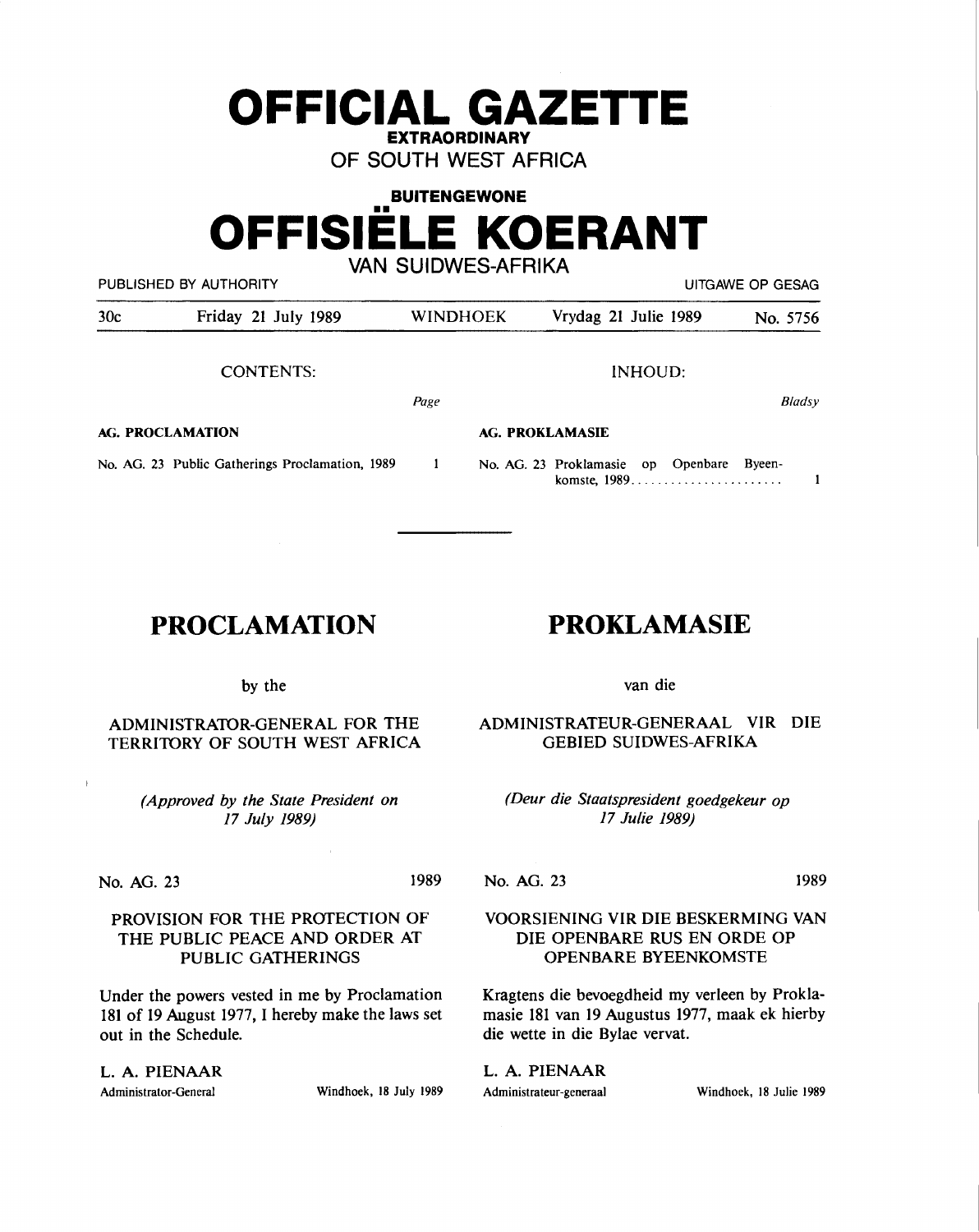#### SCHEDULE

#### *Definitions*

1. In this Proclamation, unless the context otherwise indicates -

- (i) "commander", in relation to a police station, includes a police officer acting under the authority of the commander of that police station; (i)
- (ii) "Commissioner" means the Commissioner of the South West African Police, and includes any other police officer of or above the rank of brigadier; (v)
- (iii) "gathering" means any gathering, meeting, concourse or procession  $-$ 
	- (a) for the purposes of sections 2 and 3, at which more than 20 persons are present at any time;
	- (b) for the purposes of sections 4, *5* and 6 of any number of persons; (ii)
- (iv) "office hours" means any day, except a Saturday, a Sunday or a public holiday, between 08h00 and 16h00; (iv)
- (v) "organisation" includes any association, group or body of persons irrespective of whether or not any such association, group or body has been incorporated and whether or not it has been established or registered in accordance with any law; (viii)
- **(vi)** "police officer" means a member of the Force as defined in section 1 of the Police Act, 1958 (Act No. 7 of 1958); (ix)
- (vii) "public gathering" means any gathering in or on a public place; (vi)
- (viii) "public place" includes
	- (a) any premises or place to which the public, or any section of the public, ordinarily or at specific times or for

#### **BYLAE**

#### *Woordomskrywings*

1. In hierdie Proklamasie, tensy uit die samehang anders blyk, beteken -

- (i) "bevelvoerder", met betrekking tot 'n polisiestasie, ook 'n polisiebeampte wat ingevolge die magtiging van die bevelvoerder van daardie polisiestasie optree; (i)
- (ii) "byeenkoms" enige byeenkoms, vergadering, toeloop of optog  $-$ 
	- (a) by die toepassing van artikels 2 en 3, waarby meer as 20 persone op enige tydstip aanwesig is;
	- (b) by die toepassing van artikels 4, *5* en 6 van enige getal persone; (iii)
- (iii) "Gebied" die gebied Suidwes-Afrika; (ix)
- (iv) "kantoorure" enige dag, behalwe 'n Saterdag, 'n Sondag of 'n openbare vakansiedag, tussen 08h00 en 16h00; (iv)
- (v) ''Kommissaris" die Kommissaris van die Suidwes-Afrikaanse Polisie, en ook 'n ander polisiebeampte met of bo die rang van brigadier; (ii)
- (vi) "openbare byeenkoms" enige byeenkoms in of op 'n openbare plek; (vii)
- (vii) "openbare plek" ook
	- (a) enige perseel of plek waartoe die publiek of enige deel van die publiek gewoonlik of op spesifieke tye of vir die doeleindes van 'n spesifieke byeenkoms toegang het, hetsy ingevolge 'n reg of uit hoofde van uitdruklike of geimpliseerde toestemming, en ongeag of die reg van toegang tot die perseel of plek voorbehou word of nie en of betaling vir sodanige toegang vereis word of nie; en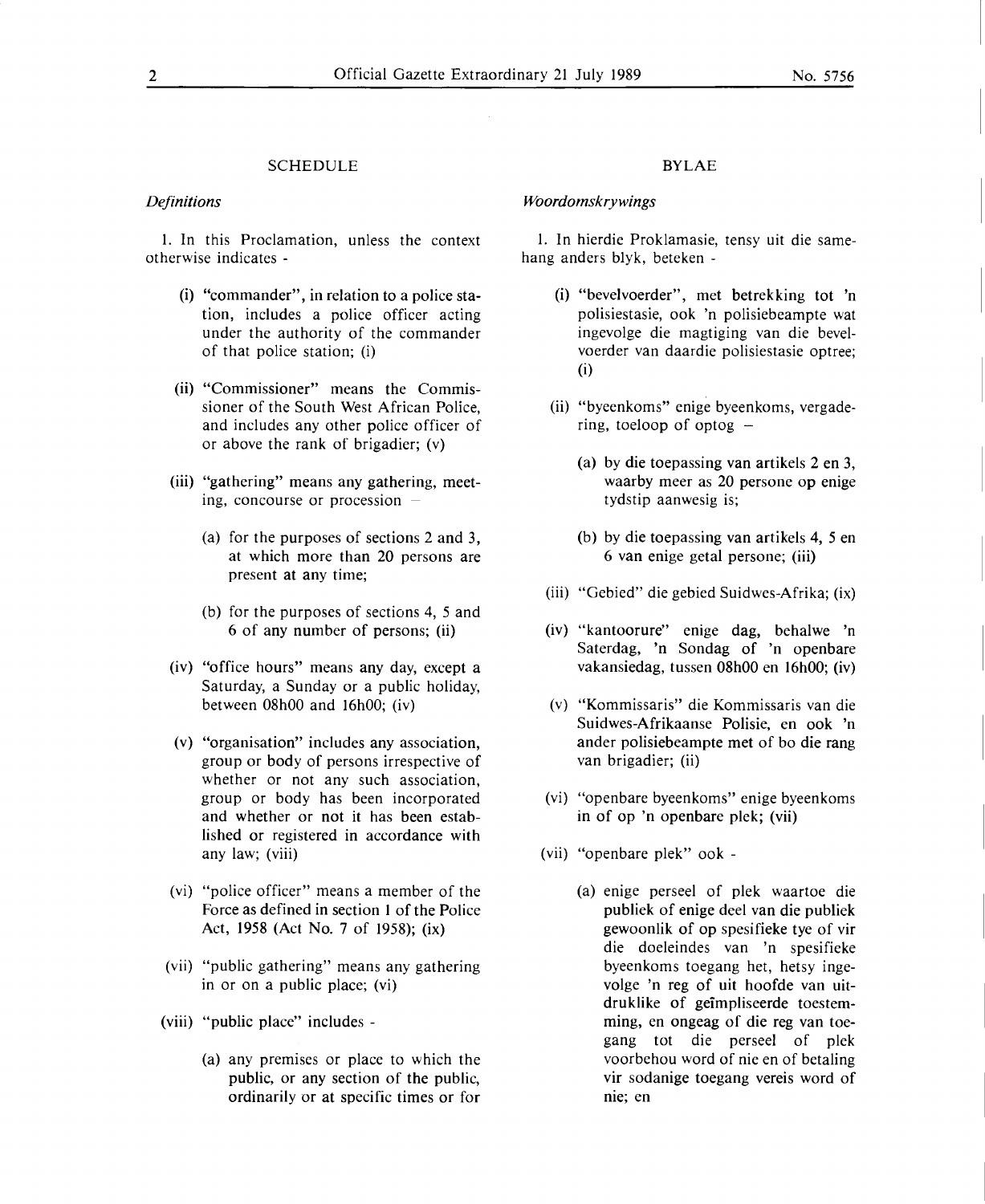j.

the purposes of a specific gathering, has access, whether as of a right or by virtue of express or implied consent, irrespective of whether or not the right of admission to the premises or place is reserved and whether or not payment is required for such admission; and

- (b) any premises or place occupied by the State or any government institution established by or under any law, or any educational institution or the controlling body of an educational institution; (vii)
- (ix) "Territory" means the territory of South West Africa. (iii)

#### *Notification of public gatherings*

2. (1) Subject to subsections (3) and (4), no person shall hold, preside or otherwise officiate at, or address a public gathering unless he, or another person, has given notice in writing to the commander of the police station nearest to the place where the gathering is to be held of -

- (a) the place and time at which the gathering is to be held;
- (b) the nature of the gathering;
	- (c) the person or organisation by or in the name, on behalf or in the interests of whom or which the gathering is to be held; and
	- (d) the names and addresses of the persons who will preside and otherwise officiate at and address the gathering.

(2) The notice referred to in subsection (1) shall be handed in duplicate at least three days before the date of the gathering during office hours to the commander referred to in subsection (1), and he shall acknowledge receipt on the duplicate of the notice.

- (b) enige perseel of plek wat deur die Staat of enige owerheidsinstelling wat by of kragtens enige wet ingestel is, of enige onderwysinrigting of die beheerliggaam van 'n onderwysinrigting geokkupeer word; (viii)
- (viii) "organisasie" ook enige vereniging, groep of liggaam van persone ongeag of so 'n vereniging, groep of liggaam met regspersoonlikheid beklee is en of dit ooreenkomstig 'n wet ingestel of geregistreer is of nie; (v)
- (ix) "polisiebeampte" 'n lid van die Mag soos omskryf in artikel I van die Polisiewet, 1958 (Wet No. 7 van 1958). (vi)

#### *Kennisgewing van openbare byeenkomste*

2. (1) Behoudens subartikels (3) en (4) mag niemand 'n openbare byeenkoms hou, daarby voorsit of in 'n ander amp optree of dit toespreek nie, tensy hy of 'n ander persoon aan die bevelvoerder van die polisiestasie wat die naaste aan die plek waar die byeenkoms gehou staan te word, geleë is, skriftelik kennis gegee het van -

- (a) die plek waar en die tyd waarop die byeenkoms gehou staan te word;
- (b) die aard van die byeenkoms;
- (c) die persoon of organisasie deur, namens of ten behoewe van wie of in wie se belang die byeenkoms gehou staan te word; en
- (d) die name en adresse van die persone wat by die byeenkoms sal voorsit, in enige ander ampte sal optree en dit sal toespreek.

(2) Die kennisgewing in subartikel (1) bedoel, moet minstens drie dae voor die datum van die byeenkoms gedurende kantoorure in duplikaat aan die bevelvoerder in subartikel (1) bedoel oorhandig word, en hy moet skriftelik ontvangs op die afskrif van die kennisgewing erken.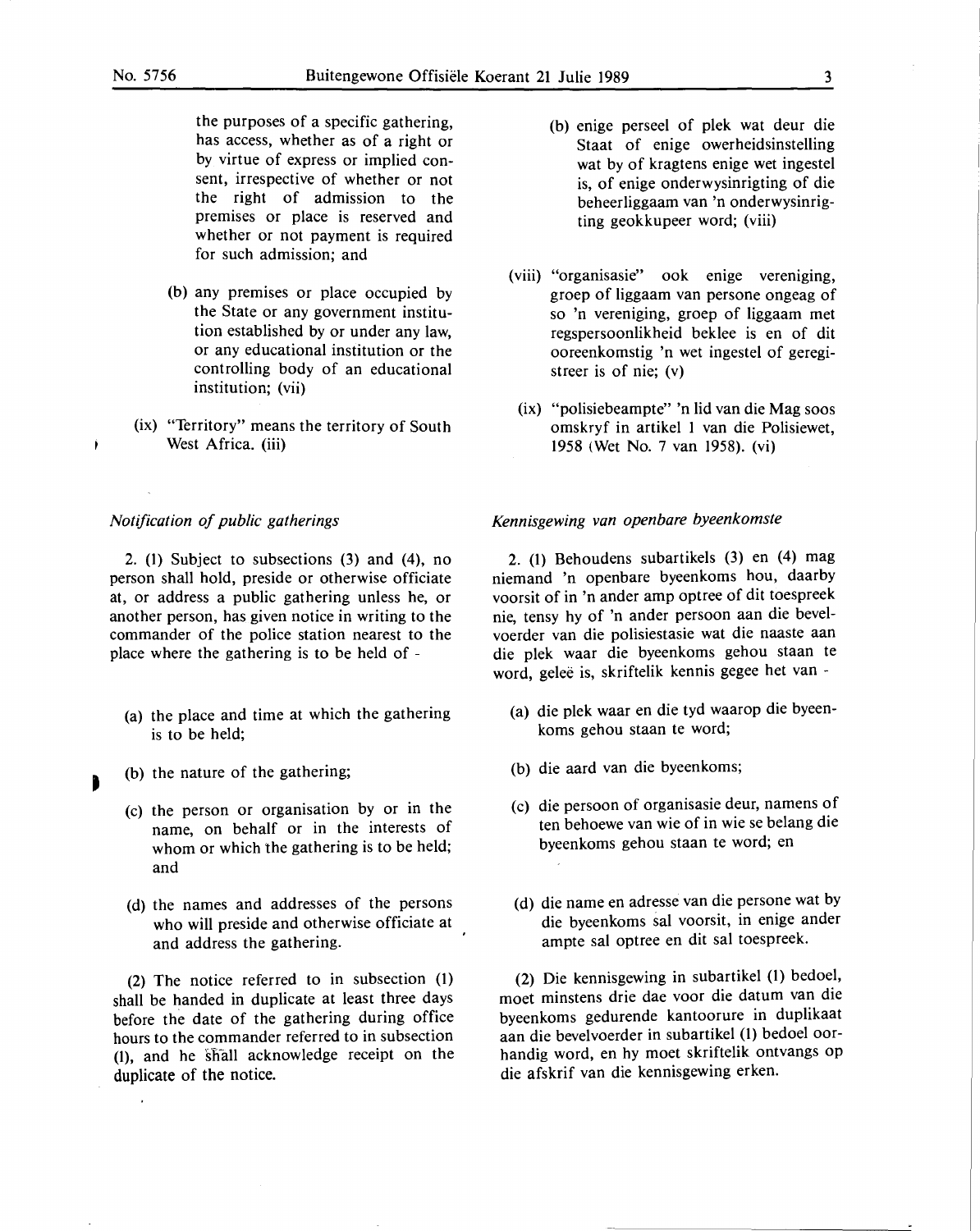(3) If the notice referred to in subsection (1) is handed to the commander referred to in subsection (1) less than three days before the date of a public gathering, but more than 24 hours before the commencement of the gathering, the commander may, with the concurrence of the Commissioner, authorise the gathering in writing.

(4) After a person has given notice in terms of subsection (1) of a gathering, he may at any time, before the time indicated in terms of subsection  $(1)(a)$ , by means of a similar notice alter any of the particulars given in his original notice: Provided that the gathering concerned shall not be held in accordance with those altered particulars unless the commander concerned has, with the concurrence of the Commissioner, authorised the contemplated changes in writing.

(5) The provisions of subsection (1) shall not apply to a public gathering -

- (a) for the purpose of a *bona fide* church service or a funeral;
- (b) in connection with the domestic affairs of any household;
- '· (c) of the members of a statutory body of persons, held exclusively for the purposes of transacting any business of that body;
- (d) for the purpose of education in terms of) any law;
- (e) held as a *bona fide* sports gathering or for entertainment;
- (f) of any assembly, council, committee or other body established by or under any law;
- (g) for official administrative or judicial purposes.
- (6) Any person who -
- (a) contravenes or fails to comply with any provision of this section;

(3) Indien die kennisgewing in subartikel (1) bedoel minder as drie dae voor die datum van 'n openbare byeenkoms, maar meer as 24 uur voor die aanvang van die byeenkoms, aan die bevelvoerder in subartikel (1) bedoel, oorhandig word, kan die bevelvoerder, met die instemming van die Kommissaris daardie byeenkoms skriftelik magtig.

(4) Nadat 'n persoon ingevolge subartikel (1) kennis van 'n byeenkoms gegee het, kan hy te eniger tyd voor die tyd aangegee ingevolge subartikel (l)(a), by wyse van 'n dergelike kennisgewing enige besonderhede wat in sy oorspronklike kennisgewing verstrek is, wysig: Met dien vetstande dat die betrokke byeenkoms nie ooreenkomstig daardie gewysigde besonderhede gehou mag word nie tensy die betrokke bevelvoerder, met die instemming van die Kommissaris, die beoogde wysigings skriftelik gemagtig het.

(5) Die bepalings van subartikel (1) is nie van toepassing nie op 'n openbare byeenkoms -

- (a) vir die doel van 'n *bona* fide-kerkdiens of 'n begrafnis;
- (b) in verband met die huishoudelike sake van enige huishouding;
- (c) van die lede van 'n statutere liggaam van persone, wat uitsluitlik vir die verrigting van besigheid van daardie liggaam gehou word;
- (d) vir die doel van onderrig ingevolge enige wet;
- (e) wat as 'n *bona* fide-sportbyeenkoms of vir vermaak gehou word;
- (f) van 'n vergadering, raad, komitee of ander liggaam wat by of kragtens enige wet ingestel is;
- (g) vir amptelike administratiewe of geregtelike doeleindes.
- (6) Iemand wat -
- (a) 'n bepaling van hierdie artikel oortree of versuim om daaraan te voldoen;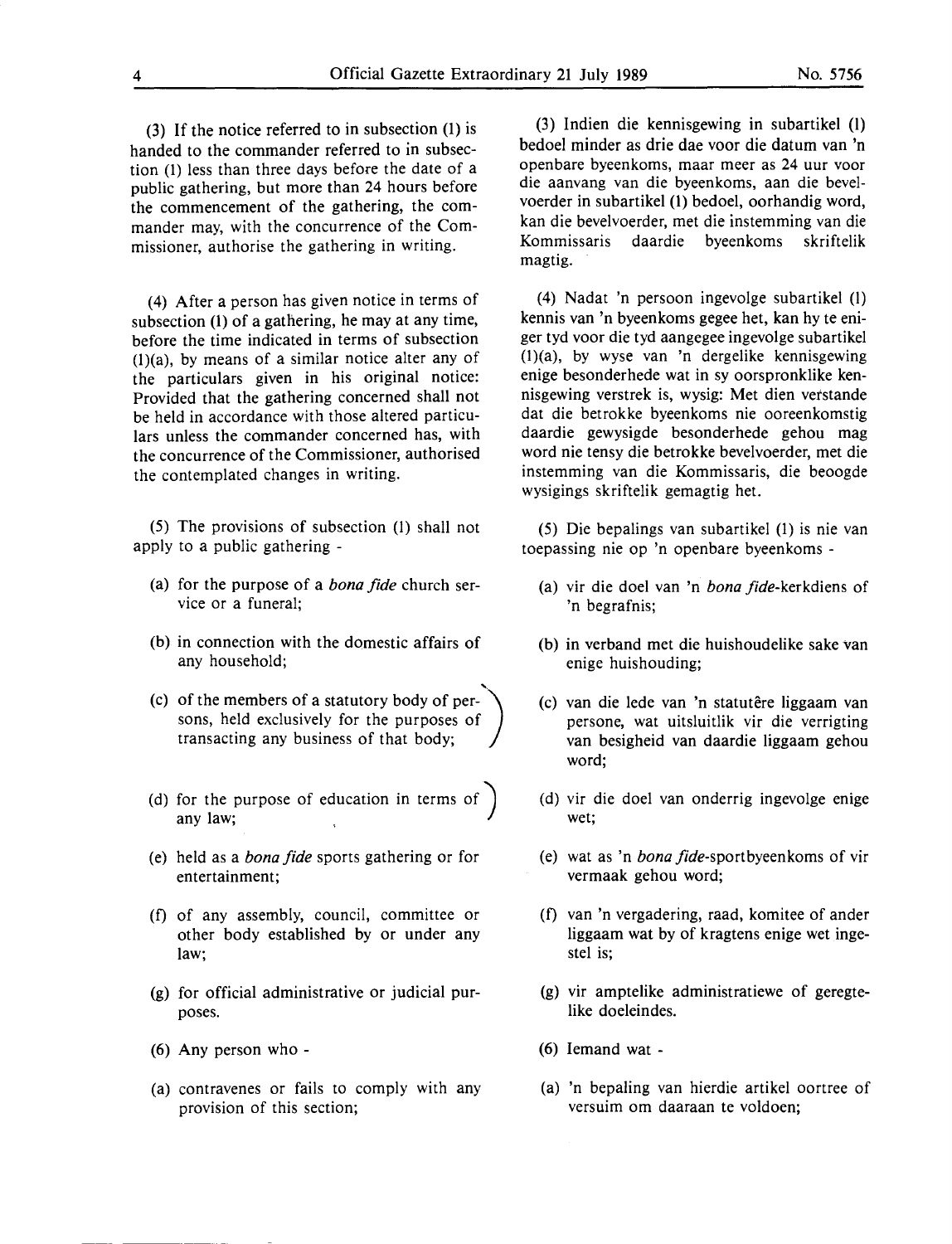- (b) holds, presides or otherwise officiates at or addresses a public gathering contrary to a statement contained in the relevant notice in terms of subsection (1), or an altered notice referred to in subsection (4);
- (c) in a notice in terms of subsection (l) makes a false statement knowing it to be false or without having reasonable grounds for believing it to be true,

shall be guilty of an offence and liable on conviction to a fine not exceeding **R4** 000 or to imprisonment for a period not exceeding two years or to both such fine and such imprisonment.

*Imposition of conditions for holding of public gatherings* 

3 (1) If the Commissioner has reason to think that -

- (a) the public peace would be seriously endangered;
- (b) the public order would be threatened;
- (c) any person would be killed or seriously injured or valuable property would be destroyed or seriously damaged;
- (d) feelings of hostility between different sections of the population of the Territory would be caused, encouraged or fomented; or
- (e) · any person would be compelled to abstain from doing or to do an act which that person is legally entitled to do or to abstain from doing,

by or at a particular public gathering or any public gathering of a particular nature, class or kind at a particular place or in a particular area or wheresoever in the Territory, he may direct that that particular gathering or any other public gathering with the same purpose, or any public gathering of such a nature, class or kind at that place or in that area or wheresoever in the Territory, shall be held only in accordance with such conditions as he may determine in the direction

- (b) 'n openbare byeenkoms hou, daarby voorsit of in 'n ander amp optree of dit toespreek in stryd met 'n verklaring vervat in die betrokke kennisgewing ingevolge subartikel (l) of 'n gewysigde kennisgewing in subartikel (4) bedoel;
- (c) in 'n kennisgewing ingevolge subartikel (I) 'n valse ver klaring doen wetende dat dit vals is of sonder dat hy redelike gronde het om te glo dat dit waar is,

is aan 'n misdryf skuldig en by skuldigbevinding strafbaar met 'n boete van hoogstens **R4** 000 of met gevangenisstraf vir 'n tydperk van hoogstens twee jaar of met sowel daardie boete as daardie gevangenisstraf.

*Opie van voorwaardes vir die hou van openbare byeenkomste* 

3. (l) Indien die Kommissaris rede het om te glo dat -

- (a) die openbare rus ernstig in gevaar gestel sal word;
- (b) die openbare orde bedreig sal word;
- (c) iemand gedood of ernstig beseer of waardevolle goed verniel of ernstig beskadig sal word;
- (d) vyandiggesindheid tussen verskillende dele van die bevolking van die Gebied veroorsaak, aangemoedig of aangestook sal word; of
- (e) enige persoon gedwing sal word om 'n handeling na te laat of te verrig wat daardie persoon regtens mag doen of nalaat,

deur of by 'n bepaalde openbare byeenkoms of enige openbare byeenkoms van 'n bepaalde aard, klas of soort op 'n bepaalde plek of in 'n bepaalde gebied of waar ook al in die Gebied, kan hy gelas dat daardie bepaalde byeenkoms of enige ander openbare byeenkoms met dieselfde doel, of enige openbare byeenkoms van so 'n aard, klas of soort op daardie plek of in daardie gebied of waar ook al in die Gebied, slegs gehou mag word ooreenkomstig die voorwaardes wat hy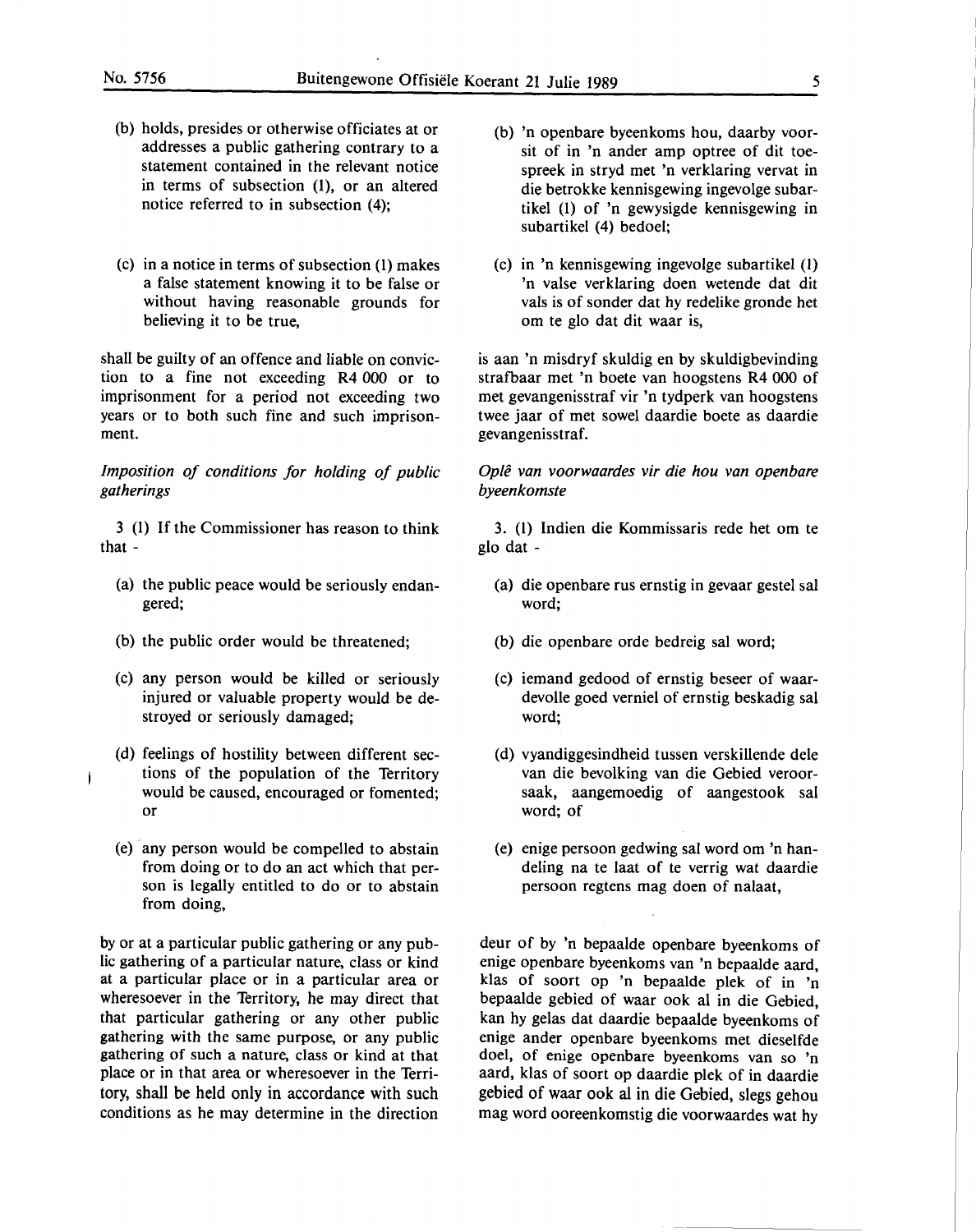concerned which are reasonably necessary to prevent any result referred to in paragraph (a). (b). (c), (d) or (e).

(2) When the Commissioner issues a direction under subsection (1) -

(a) he shall do so -

(i) by notice in the *Official Gazette;* 

- (ii) by notice in a newspaper circulating where the prohibition is to apply;
- (iii) by causing it to be made known by means of radio or television;
- (iv) by causing notices to be distributed amongst the public and to be affixed in public or prominent places where the prohibition is to apply; or
- (v) by causing it to be announced orally where the prohibition is to apply,

whichever manner is, in his opinion, the most suitable in the circumstances of the case to make the conditions known to all persons concerned;

(b) he may, if it is known to him that a particular person is to convene or organise a public gathering to which the direction will be applicable, cause a written notice containing the direction and addressed to that person, to be delivered or tendered to that person.

(3) The Commissioner may at any time in any like manner withdraw or amend a direction issued by him under subsection (1).

- (4) Any person who -
- (a) holds a public gathering contrary to a condition contained in a direction under subsection (1);

in die betrokke lasgewing bepaal en wat redeliker- j wys nodig is om 'n gevolg bedoel in paragraaf (a), , (b), (c), (d) of (e) te voorkom.

(2) Wanneer die Kommissaris 'n lasgewing kragtens subartikel (1) uitreik -

- (a) moet hy dit doen
	- (i) by kennisgewing in die *Offisiele Koerant;*
	- (ii) by kennisgewing in 'n nuusblad in , omloop waar die lasgewing van toepassing moet wees;
	- (iii) deur dit deur middel van die radio of 1 televisie te laat bekend maak;
	- (iv) deur kennisgewings onder die publiek te laat versprei en op openbare of opvallende plekke waar die lasgewing van toepassing moet wees, te laat aanplak; of
	- (v) deur dit mondeling te laat aankondig waar die lasgewing van toepassing moet wees,

welke wyse ook al na sy oordeel in die omstandighede van die geval die geskikste is om die voorwaardes aan alle betrokke persone bekend te maak;

(b) kan hy, indien dit aan hom bekend is dat 'n bepaalde persoon 'n openbare byeenkoms waarop die lasgewing van toepassing sal wees, wil belê of reël, 'n skriftelike kennisgewing waarin die lasgewing vervat is en wat gerig is aan daardie persoon, aan daardie persoon laat oorhandig of aanbied.

(3) Die Kommissaris kan te eniger tyd op enige dergelike wyse 'n lasgewing kragtens subartikel (1) uitgereik, intrek of wysig.

- (4) Iemand wat -
- (a) 'n openbare byeenkoms hou in stryd met 'n voorwaarde vervat in 'n lasgewing kragtens subartikel (1);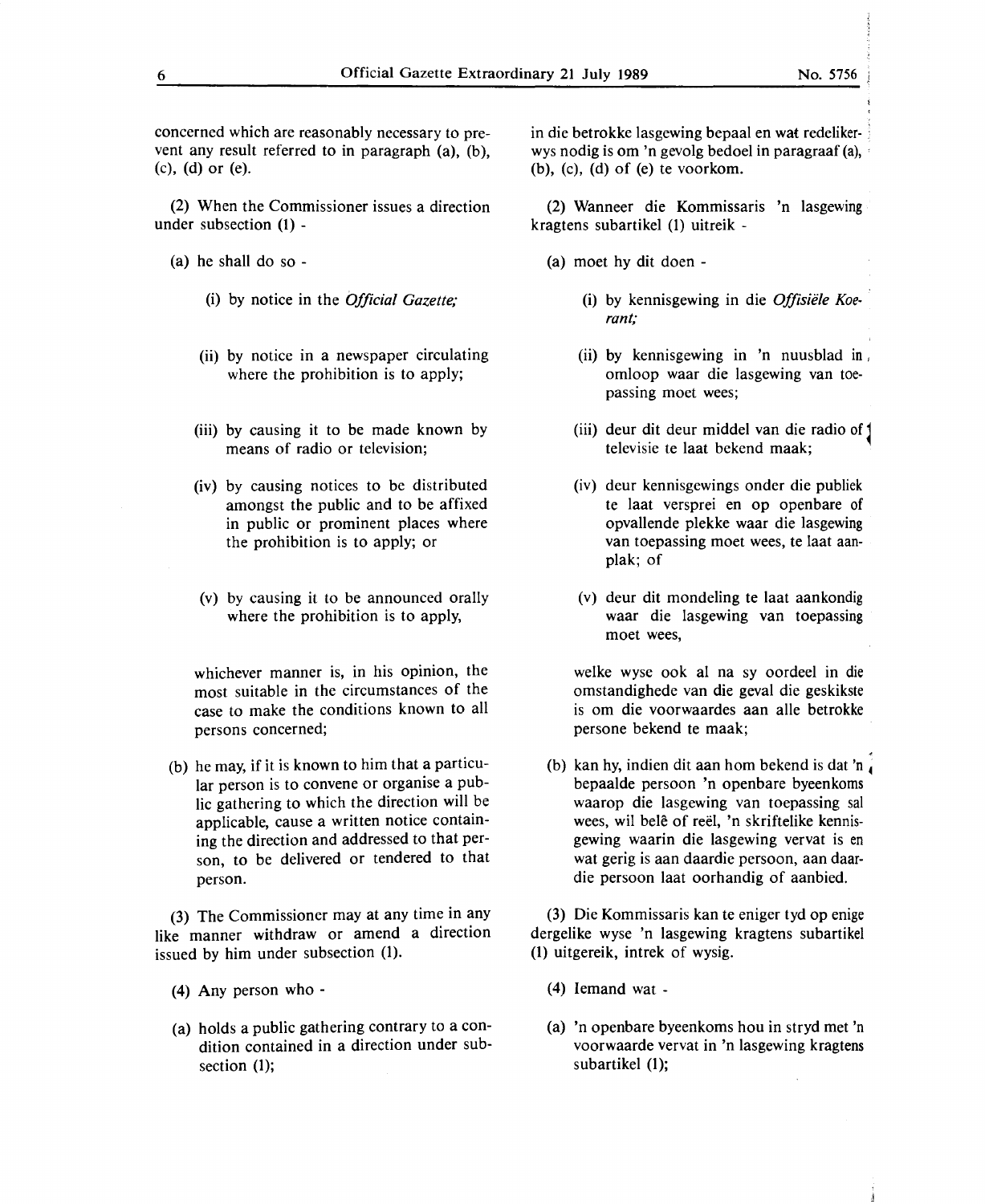- (b) attends a public gathering held contrary to any such condition; or
- (c) attends a public gathering to which such direction is applicable, where such attendance is contrary to any such condition,

shall be guilty of an offence and liable on conviction to a fine not exceeding **R4** 000 or to imprisonment for a period not exceeding two years or to both such fine and such imprisonment.

*Prohibition on carrying of weapons at public gatherings* 

4. (1) Subject to the provisions of subsection (3), no person shall at any public gathering have any weapon with him.

(2) For the purposes of subsection (1) "weapon" shall include -

- (a) a dagger;
- (b) an axe or a battle-axe;
- (c) a pick;
- (d) a spear, an assegai, a lead, iron or other metal loaded stick or spiked stick or a **stick** exceeding 2,5 centimetres in diameter;
- (e) any knife with a blade longer than 10 centimetres;
- (f) a handle with wire, chain or other heavy substance attached to it;
- (g) a metal rod or wire exceeding ,5 centimetres in diameter and 20 centimetres in length;
- (h) a knuckleduster;
- (i) a sandbag;
- (j) a jumper, a crowbar or hammer;
- (k) a baton;
- (b) 'n openbare byeenkoms bywoon wat in stryd met so **'n** voorwaarde gehou word; of
- (c) 'n openbare byeenkoms waarop so 'n lasgewing van toepassing is, bywoon waar sodanige bywoning in stryd is met so 'n voorwaarde,

is aan 'n misdryf skuldig en by skuldigbevinding strafbaar met 'n boete van hoogstens R4 000 of met gevangenisstraf vir 'n tydperk van hoogstens twee jaar of met sowel daardie boete as daardie gevangenisstraf.

*Verbod op dra van wapens by openbare byeenkomste* 

4. (1) Behoudens die bepalings van subartikel (3), mag niemand op of by 'n openbare byeenkoms enige wapen by horn he nie.

(2) By die toepassing van subartikel (1) beteken "wapen" ook  $-$ 

- (a) 'n dolk;
- (b) 'n byl of strydbyl;
- (c) 'n **pik;**
- (d) 'n spies, assegaai, met lood-, yster of ander metaalbeswaarde stok, skerppuntige stok of stok met 'n deursnee van meer as 2,5 sentimeter;
- (e) 'n mes met 'n lem !anger as 10 sentimeter;
- (f) 'n steel met draad, kettings of ander swaar materiaal daaraan geheg;
- (g) 'n metaalstaaf of draad met 'n deursnee van meer as *,5* sentimeter en met 'n lengte van meer as 20 sentimeter;
- (h) 'n vuisyster;
- (i) 'n sandsak;
- (j) 'n boorstaaf, koevoet of hamer;
- (k) 'n knuppel;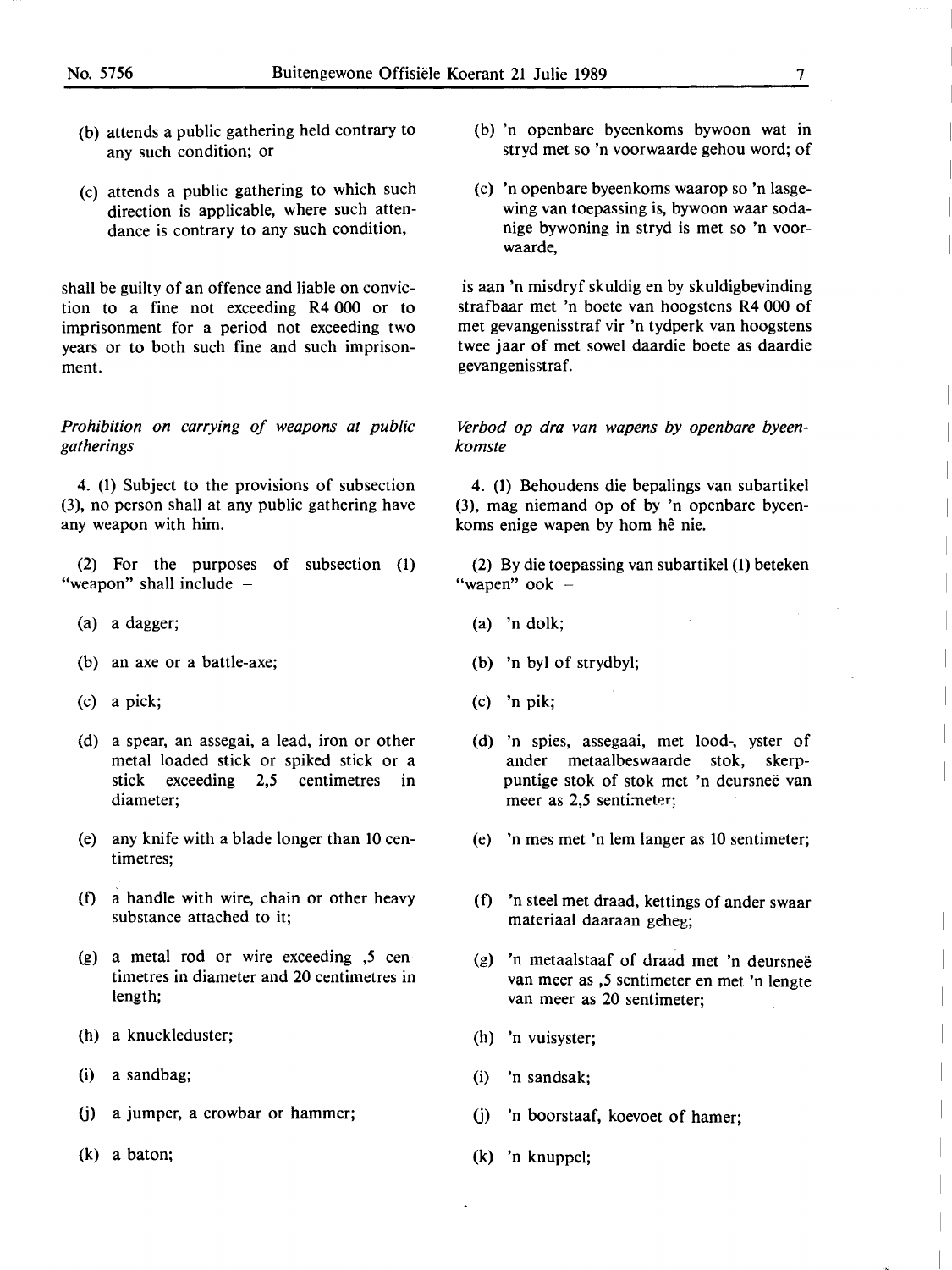- (1) any imitation of any fire-arm;
- (m) any fire-arm, but excluding a pistol or revolver carried in a bag, holster or other container in such a manner that it is completely concealed;
- (n) any other article declared by the Administrator-General by notice in the *Official Gazette* to be a weapon for the purposes of this section.

(3) Subsection (1) shall not apply in respect of a police officer serving as such an officer at such a gathering.

(4) Any person who contravenes subsection (1), shall be guilty of an offence and liable on conviction to a fine not exceeding **R4** 000 or to imprisonment for a period not exceeding two years or to both such fine and such imprisonment.

*Dispersal of riotous public gatherings, and manner of dispersal* 

*5.* (1) When any persons attending a public  $g$ athering  $-$ 

- (a) kill or seriously injure any person, or attempt or show a manifest intention of doing so;
- (b) destroy or do serious damage to any valuable property, or attempt or show a manifest intention of doing so;
- (c) advise, encourage, incite, order or in any other manner instigate anyone at that gathering -
	- (i) to cause, encourage or further an insurrection or forcible resistance to a government, administration or authority legally established or recognised in or for the Territory, or vested with authority in respect of the Territory;
	- (ii) to use, or to cause, encourage or further the use of, violence against any
- (1) enige namaaksel van enige vuurwapen;
- (m) 'n vuurwapen, maar nie ook 'n pistool of rewolwer wat in 'n sak, holster of ander houer gedra word op so 'n wyse dat dit volkome verberg is;
- (n) enige ander voorwerp wat die Administrateur-generaal by kennisgewing in die *Offlsii!le Koerant* vir doeleindes van hierdie artikel tot 'n wapen verklaar.

(3) Subartikel (1) is nie van toepassing nie ten opsigte van 'n polisiebeampte wat by so 'n byeenkoms as so 'n beampte diens doen.

(4) Iemand wat subartikel (1) oortree, is aan 'n misdryf skuldig en by skuldigbevinding strafbaar <sup>~</sup> met 'n boete van hoogstens R4 000 of met gevangenisstraf vir 'n tydperk van hoogstens twee jaar of met sowel daardie boete as daardie gevangenisstraf.

*Uiteendrywing van oproerige openbare byeenkomste, en wyse van uiteendrywing* 

*5.* (1) Wanneer enige persone wat 'n openbare byeenkoms bywoon -

- (a) iemand dood of ernstig beseer, of poog of klaarblyklik van voorneme is om dit te doen;
- (b) enige waardevolle goed verniel of ernstig 1 beskadig, of poog of klaarblyklik van voorneme is om dit te doen;
- (c) enigiemand by daardie byeenkoms aanraai, aanmoedig, uitlok, beveel of op enige ander wyse aanstig -
	- (i) om 'n opstand of gewelddadige verset teen 'n regering, administrasie of owerheid wat regtens in of vir die Gebied ingestel of erken is of met gesag ten opsigte van die Gebied beklee is, te veroorsaak, aan te moedig of te bevorder;
	- (ii) om geweld teen enige persoon of kategorie persone of persone in die algemeen te gebruik, of die gebruik daar-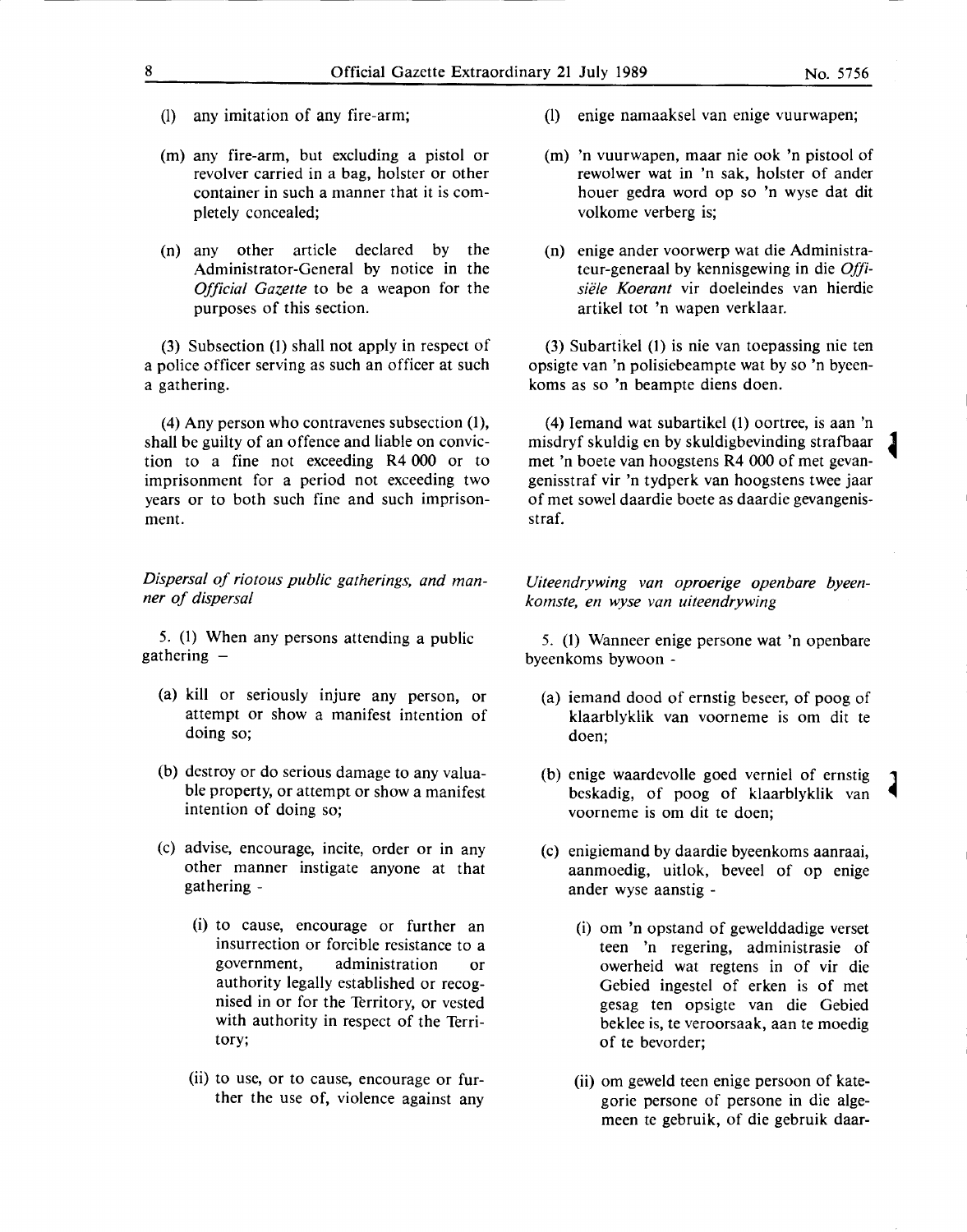person or category of persons or persons generally; or

(iii) to destroy or seriously damage any valuable property, or to cause, encourage or further its destruction or serious damage to it,

a police officer of or above the rank of warrant officer may call upon the persons attending the gathering to disperse, and for that purpose he shall endeavour to obtain the attention of those persons by such lawful means as he deems most suitable, and then in a loud voice order them in the Afrikaans or in the English language to disperse and to depart from the place of the gathering within the time specified by him.

(2) If within the time so specified the persons assembled have not thus dispersed and departed, a police officer of or above the rank aforesaid may order the police under his command to disperse the gathering and may for that purpose order the use of force, including, subject to the provisions of section 6, the use of firearms and the other weapons mentioned in section 6, but the degree of force which may be thus used shall not be greater than is reasonably necessary for dispersing the persons assembled, and the force used shall be moderated and proportionate to the circumstances of the case and the object to be attained.

(3) Any person who refuses or fails forthwith to obey an order given under subsection (1) shall be guilty of an offence and liable on conviction to a fine not exceeding **R2 000** or to imprisonment for a period not exceeding two years.

*Restriction as to use of firearms or other lethal weapons to disperse public gatherings* 

6. **(1)** Firearms or other weapons likely to cause serious bodily injury or death shall not, by virtue of the power conferred by section *5,* be used to disperse a public gathering until weapons less likely to cause such injury or death have been used and the gathering has not been dispersed, or

van te veroorsaak, aan te moedig of te bevorder; of

(iii) om enige waardevolle goed te verniel of ernstig te beskadig of die vernieling of ernstige beskadiging daarvan te veroorsaak, aan te moedig of te bevorder,

kan 'n polisiebeampte met die rang van adjudantoffisier of 'n hoer rang die persone wat die byeenkoms bywoon, aanse om uiteen te gaan, en vir daardie doel moet hy die aandag van daardie persone probeer trek op die wettige wyse wat hy die geskikste ag, en hulle vervolgens met luide stem in die Afrikaanse of in die Engelse taal beveel om binne 'n deur horn vasgestelde tyd uiteen te gaan en van die plek van byeenkoms te vertrek.

(2) lndien die byeengekome persone nie binne die aldus vasgestelde tyd aldus uiteengegaan en vertrek bet nie, kan 'n polisiebeampte met voormelde of 'n hoer rang aan die polisie onder sy bevel opdrag gee om die byeenkoms uiteen te dryf en vir die doel die gebruik van geweld gelas, met inbegrip van, behoudens die bepalings van artikel 6, die gebruik van vuurwapens en die ander wapens in artikel 6 vermeld, maar daar mag nie 'n groter mate van geweld aldus gebruik word nie as wat redelikerwys nodig is om die byeengekome persone uiteen te dryf, en die geweld wat gebruik word, moet gematig wees en in verhouding tot die omstandighede van die geval en die doel wat beoog word.

(3) Iemand wat weier of versuim om onverwyld uitvoering te gee aan 'n bevel kragtens subartikel (1), is aan 'n misdryf skuldig en by skuldigbevinding strafbaar met 'n boete van hoogstens R2 000 of met gevangenisstraf vir 'n tydperk van hoogstens twee jaar.

*Beperking op gebruik van vuurwapens of ander dodelike wapens om openbare byeenkomste uiteen te dryf* 

6. (1) Vuurwapens of ander wapens wat waarskynlik ernstige liggaamlike besering of die dood sal veroorsaak, mag nie uit hoofde van die by artikel *5* verleende bevoegdheid gebruik word om 'n openbare byeenkoms uiteen te dryf nie, alvorens wapens wat minder waarskynlik soda